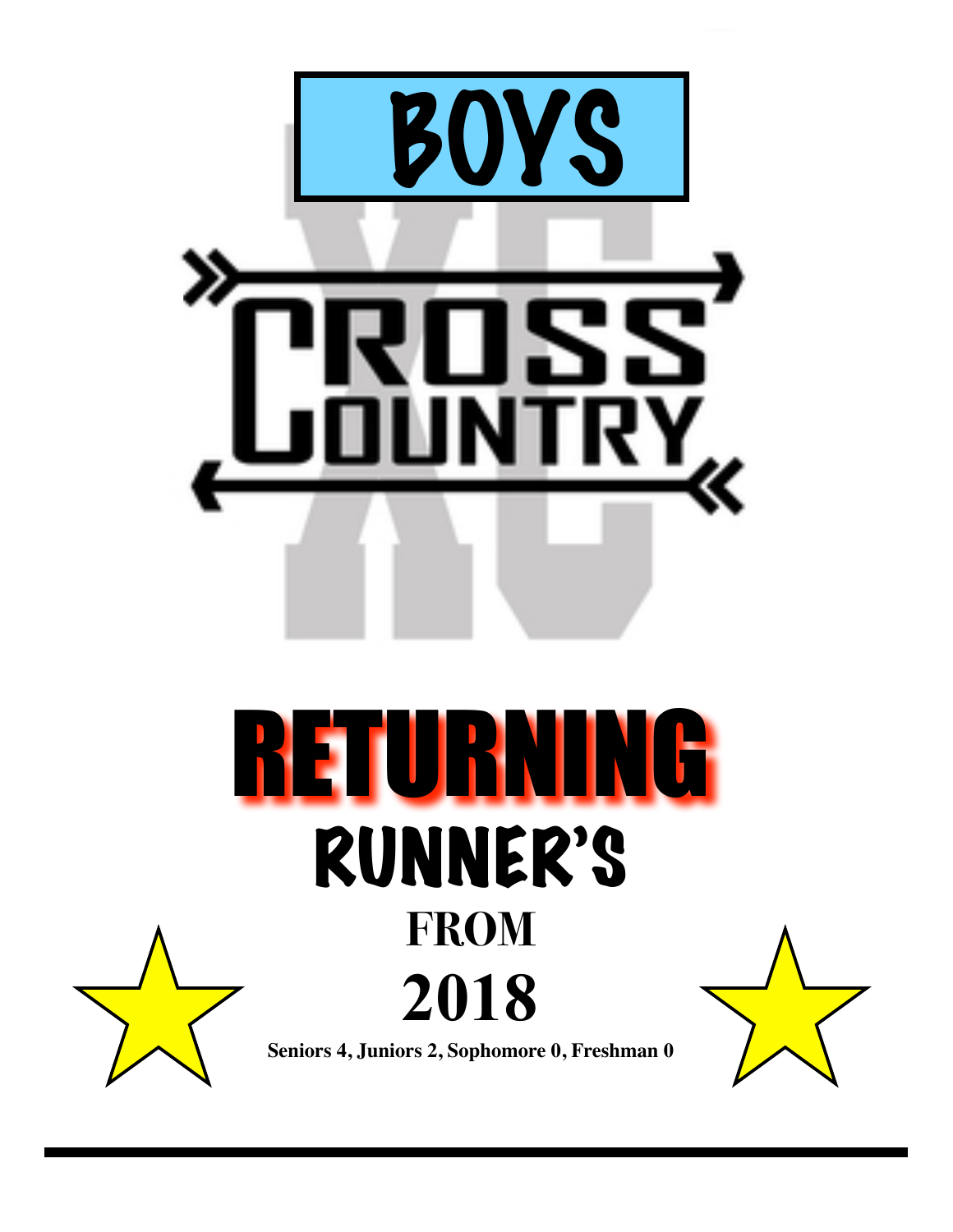

We use last **Years Best Times** from three sites. These may not be their best times.

# (2) Daniel Shephard (NR) SR

**BEST TIMES in 2018** 

Bear Mountain Park, NY **15:43.95 (2nd, Oct. 25th) PR** Bowdoin Park, NY **17:05.40 (48th, Nov. 24th) PR** Van Cortland Park, NY **DID NOT RACE PR 13:37.30** 

#### (10) Travis Delaney (SUFF) JR

#### **BEST TIMES in 2018**

Bear Mountain Park, NY **16:16.70 (5th, Oct. 25th) PR** Bowdoin Park, NY **17:20.30 (5th, Oct. 20th) PR**  Van Cortland Park, NY **13:24.00 (Oct. 13th) PR**

#### (11) Jack Balk (SUFF) SR

**BEST TIMES in 2018** 

Bear Mountain Park, NY **17:02.77 (17th, Oct. 25th) PR 16:56.30**  Bowdoin Park, NY **18:06.90 (21st, Oct. 20th) PR 17:16.00** Van Cortland Park, NY **14:33.40 (Oct.13th) PR 14:12.00** 

# (15) Matthew Audi (SUFF) SR

#### **BEST TIMES in 2018**

Bear Mountain Park, NY **17:22.88 (6th, Oct. 25th) PR 16:50.40**  Bowdoin Park, NY **18:27.60 (18th, Nov. 13th) PR 17:22.93** Van Cortland Park, NY **16:01.20 (2017 Time) PR 16:01.20**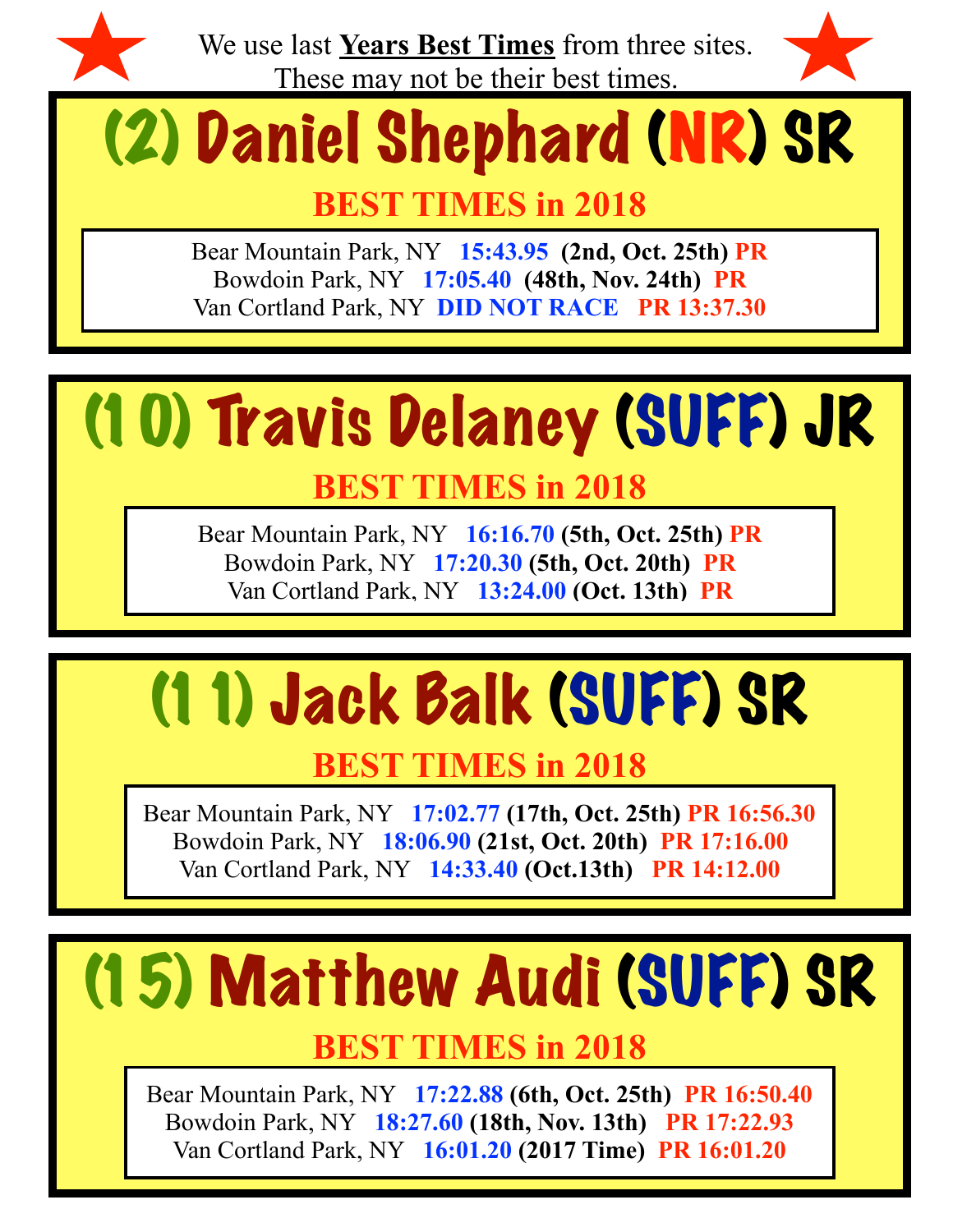## (19) Bryan Onody (NR) SR

**BEST TIMES in 2018** 

Bear Mountain Park, NY **16:37.75 (7th, Oct. 25th) PR** Bowdoin Park, NY **17:34.00 (9th, Oct. 20th) PR**  Van Cortland Park, NY **NO TIME**

## () James Polisena (AM) JR

**BEST TIMES in 2018** 

Bear Mountain Park, NY **17:33.11 (31st, Oct. 25th) PR** Bowdoin Park, NY **19:24.70 (28th, Nov. 3rd) PR 18:51.93** Van Cortland Park, NY **14:30.41 (13th, Sept. 22nd) PR**